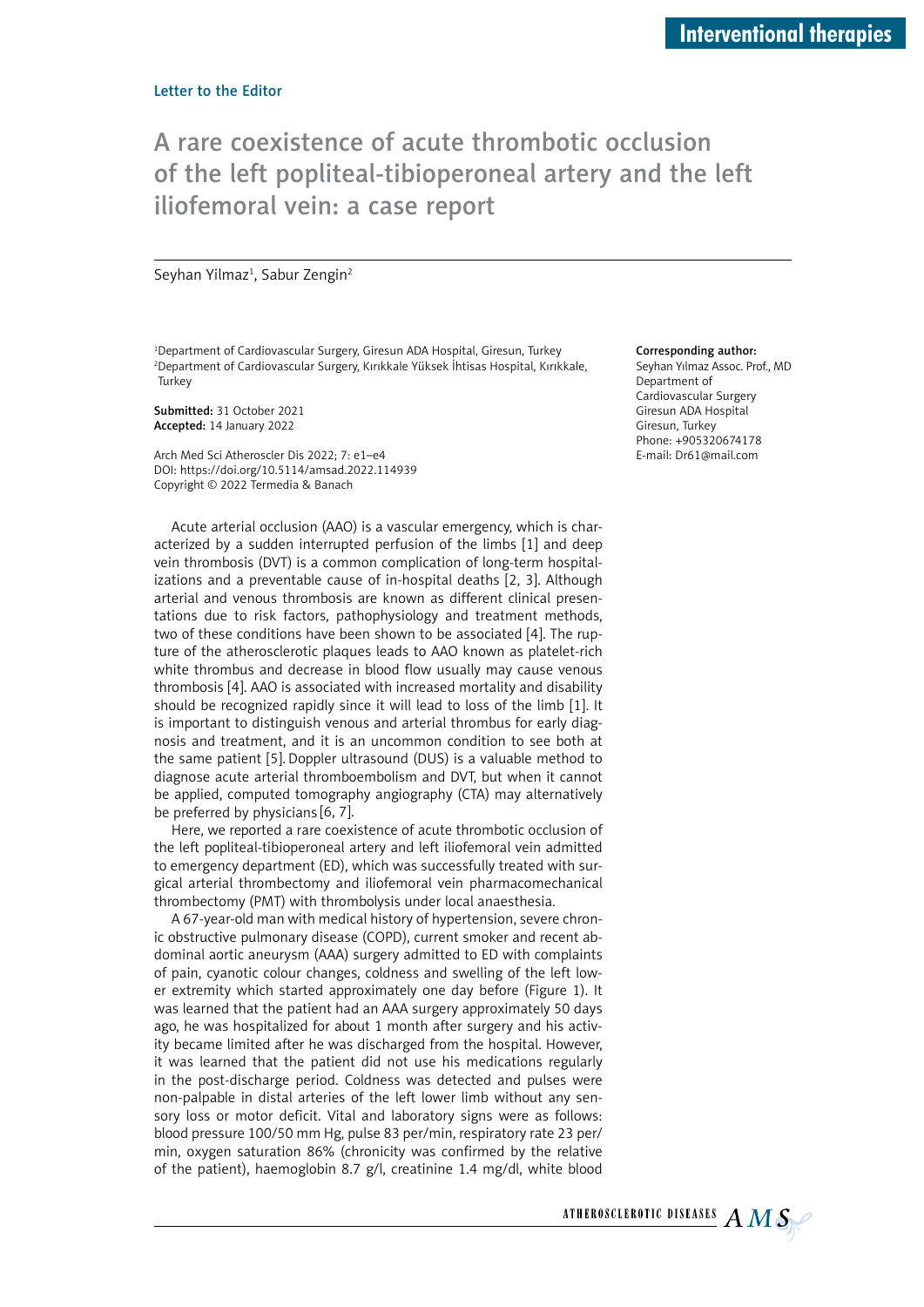

Figure 1. The patient had severe pain, swelling, cyanosis and oedema of the left lower limb with purplish discoloration

cell 13.5  $\times$  10<sup>9</sup>/l and platelets, prothrombin time and partial thromboplastin time were in normal range. Arrhythmia was not detected on his electrocardiography (ECG) and pathological finding was not observed on chest X-ray. Transthoracic echocardiography performed by an experienced cardiologist was normal and no septal defect was detected. Acute thrombosis of the left external iliac vein and distal arterial occlusion of the left limb was detected in the patient by DUS at the first admission. Thrombosis of the left external iliac and femoral vein and ipsilateral popliteal arterial occlusion were determined on CTA (Figure 2) performed for detailed examination. Hydration, low molecular weight heparin (LMWH) was started and the patient was successfully treated with surgical thrombectomy with 3–4 Fr Fogarty catheters. Fogarty catheters from the left femoral artery was performed under local anaesthesia to remove the clot in the left popliteal-tibioperoneal artery with a small skin incision. After the revascularization, the coldness of the foot was decreased, but swelling did not change significantly. Approximately, 10 h after the procedure, a temporary inferior vena cava (IVC) filter (Inca, Invamed, Turkey) was placed through the right common femoral vein to prevent possible pulmonary thromboembolism associated with the treatment of acute left iliofemoral venous thrombosis by PMT with the catheter directed thrombolysis (CDT) procedure (Mantis, Invamed, Turkey). Ultrasound-guided PMT with CDT

treatment was performed in the prone position under local anaesthesia through the left popliteal vein. His complaints were started to regress approximately 24 h after this procedure (Figure 3). The temporary IVC filter was withdrawn 12 h after the procedure. No complication such as bleeding occurred after the procedure. The patient's dorsalis pedis pulse was detected with palpation and hand-held Doppler USG and the patient was given medical treatment in the hospital for 2 days. LMWH and acetylsalicylic acid were given for 2 weeks and the patient was recommended to use anticoagulant treatment. Informed consent has been obtained from the patient for publication of the case report and accompanying images.

Venous stasis, hypercoagulability and endothelial damage contribute to the formation of thrombus [6]. Surgery, trauma, malignancy, prolonged immobility, congestive heart failure, pregnancy, obesity, advanced age and previous DVT are risk factors that predispose to a new thrombosis [6]. Although atrial fibrillation, heart valve diseases, prosthetic valve replacement, and common atherosclerotic disease are among the risk factors for systemic embolism [5], it was reported that shortterm complications such as DVT in 1 patient and distal arterial thromboembolism in 10 patients in a study performed in patients with open repair of infrarenal aortic aneurysm [8]. Diagnosis of paradoxical embolism is based on showing arterial thromboembolism, DVT and right-to-left cardiac shunt in patients with persistent embolism attacks and no risk factors, and transthoracic echocardiography is recommended for systemic embolism cases [5]. Advanced age and major surgical history, such as open abdominal aortic aneurysm repair in our patient with no risk factors for embolism in ECG and echocardiography may increase the number of prolonged immobility periods, and may have a procoagulant effect and increase the risk of AAO and DVT.

Ramanan *et al*. reported that vascular surgery is an independent risk factor for the development of DVT, and the incidence of DVT after AAA surgery is between 1% and 24% [2]. The patients who have undergone aortic surgery can develop venous



Figure 2. Thrombosis of the left external iliac vein and ipsilateral popliteal artery were determined on CT angiography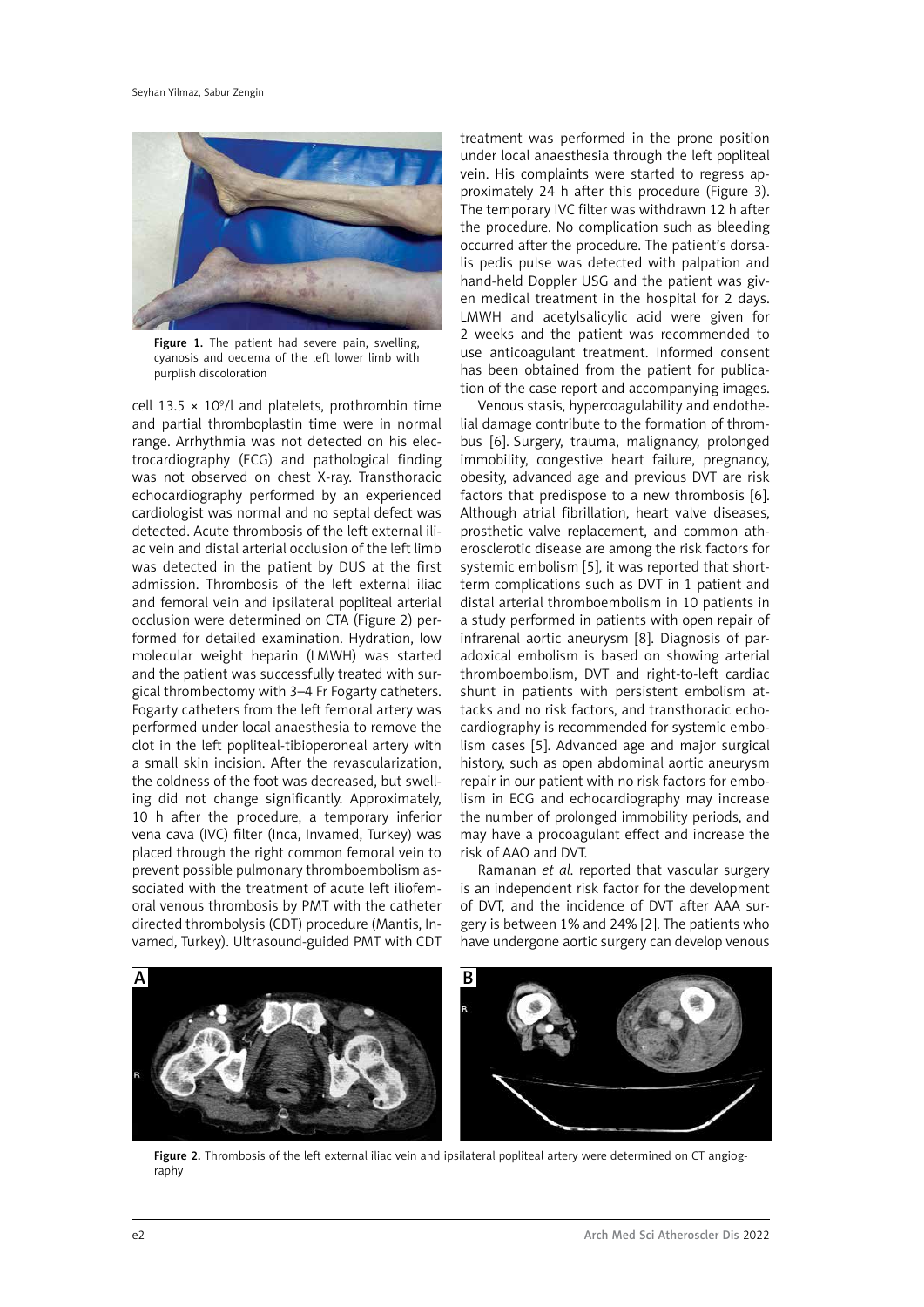thromboembolism (VTE) at the rate of 2.5% to 2.9% during hospitalization or in the first 3 months after discharge, and it depends on the type of surgery and prophylaxis [2, 9–11]. Although there are few studies on the development of DVT after AAA surgery in the literature, de Maistre *et al.* reported that the rate of total DVT was 8.5% and proximal DVT rate was 1.5% after AAA surgery [10]. Our patient had a history of prolonged hospitalization and immobilization after AAA surgery, which could lead to DVT, and it was learned that he did not use anticoagulants regularly after discharge. We recommended combined treatment of LMWH and ASA for 2 weeks after the arterial thromboembolectomy and iliofemoral vein PMT + CDT treatments, followed by anticoagulant therapy.

Smoking causes an increase in plasma catecholamine release, sympathetic nerve stimulation, arterial stiffness, chronic low-grade inflammation, endothelial dysfunction, blood pressure changes and hypertension, and these mechanisms that accelerate atherosclerosis lead to plaque rupture and acute arterial occlusion [12]. Lower extremity acute ischemia secondary to distal arterial embolization, which is reported to develop rarely after abdominal aortic surgery, is a serious complication that can cause reoperation and even amputations [13, 14]. Thromboembolectomy is an effective treatment option in the proximal segment thromboembolism of the lower extremity, and it is known that CDT is more effective and safe than systemic thrombolysis especially in distal thromboembolism [13–15]. Although there are many case reports and studies in the literature regarding arterial and venous thrombosis, the coexistence of them in the same extremity is a rare clinical finding. Similar to this case report, Herity *et al.* reported a 61-year-old man with arterial and venous thrombus in the left lower extremity in 1997 [5]. Acute arterial thromboembolism can be treated by surgical thromboembolectomy or CDT thrombolytic therapy, whereas in acute proximal DVT, CDT thrombolysis and/or PMT modalities are effective treatment methods that reduce morbidity [13, 16]. In our current smoker patient who was learned to have been operated for AAA, we successfully performed surgical thromboembolectomy for the treatment of left popliteal-tibioperoneal artery thromboembolism and PMT + CDT for the treatment of acute left iliofemoral venous thrombosis. At first we performed thromboembolectomy under local anaesthesia for the treatment of acute popliteal-tibioperoneal arterial thromboembolism, and started LMWH treatment. Despite this, in the follow-up of our patient in the ICU, it was observed that the temperature was normalized in the left lower extremity, oedema and cyanotic colour changes did not improve,



Figure 3. Left lower extremity complaints started to regress approximately 24 h after the interventional therapy

and PMT + CDT therapy was performed to treat acute left iliofemoral vein thrombosis. Approximately 24 h after the last procedure, decrease in skin tension, change of purplish colorization and warm up of limb were observed in the patient. The patient's dorsalis pedis pulse was detected with palpation and hand-held Doppler USG and the patient was given medical treatment in the hospital for 2 days.

Phlegmasia cerulea dolens (PCD), a serious complication of iliofemoral venous thrombosis, should be considered in the differential diagnosis of acute arterial thromboembolism. In severe PCD patients, even amputation may be required due to suppression of arterial blood flow secondary to venous occlusion and ischemia [17, 18].

We think that in our elderly patient, arterial thromboembolism may have developed due to possible low flow due to clamping during a recent abdominal aortic surgery and possible atherosclerotic background and deep vein thrombosis developed secondary to immobilization. As a conclusion, it is important to recognize and differentiate acute arterial and deep venous thrombosis at the first admission to the ED in terms of optimal treatment and patient management, but physicians should remember that these clinical conditions can be seen together especially in patients with risk factors. It should be kept in mind that surgical and/or interventional treatments may be effective in order to obtain rapid results in patients in the presence of these two diseases.

## Conflict of interest

The authors declare no conflict of interest.

## References

- 1. Smith DA, Lilie CJ. Acute arterial occlusion. In: Stat-Pearls. Treasure Island (FL): StatPearls Publishing; 2020.
- 2. Ramanan B, Gupta PK, Sundaram A, et al. In-hospital and postdischarge venous thromboembolism after vascular surgery. J Vasc Surg 2013; 57: 1589-96.